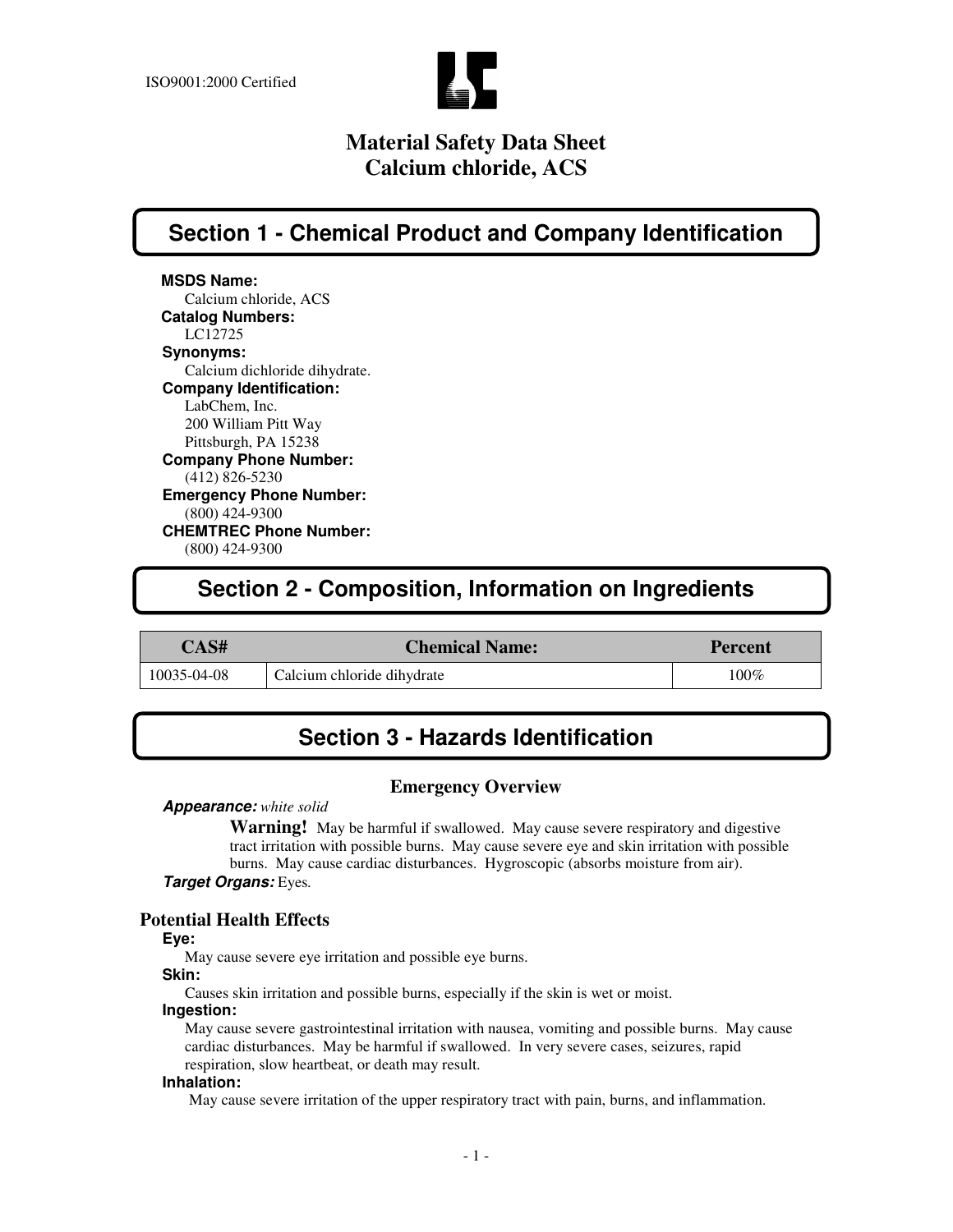

#### **Chronic:**

Effects may be delayed.

### **Section 4 - First Aid Measures**

#### **Eyes:**

Immediately flush eyes with plenty of water for at least 15 minutes, occasionally lifting the upper and lower lids until no evidence of chemical remains. Get medical aid at once.

#### **Skin:**

Immediately flush skin with plenty of soap and water for at least 15 minutes while removing contaminated clothing and shoes. Get medical aid.

#### **Ingestion:**

Do not induce vomiting. If victim is conscious, give 2-4 glasses of water or milk. Get medical aid at once.

#### **Inhalation:**

Give artificial respiration if necessary. Move victim to fresh air. Keep victim warm and at rest. Get medical aid at once. Do not use mouth-to-mouth resuscitation.

#### **Notes to Physician:**

Treat symptomatically and supportively.

## **Section 5 - Fire Fighting Measures**

#### **General Information:**

As in any fire, wear a self-contained breathing apparatus in pressure-demand, MSHA/NIOSH (approved or equivalent), and full protective gear.

#### **Extinguishing Media:**

For small fires, use dry chemical, carbon dioxide, water spray or alcohol-resistant foam.

#### **Autoignition Temperature:**

No information found.

### **Flash Point:**

No information found.

#### **NFPA Rating:**

Health-2; flammability-0; reactivity-0

#### **Explosion Limits:**

Lower: n/a Upper: n/a

### **Section 6 - Accidental Release Measures**

### **General Information:**

Use proper personal protective equipment as indicated in Section 8.

#### **Spills/Leaks:**

Vacuum or sweep up material and place into a suitable disposal container. Clean up spills immediately. Avoid creating airborne particles. Provide ventilation.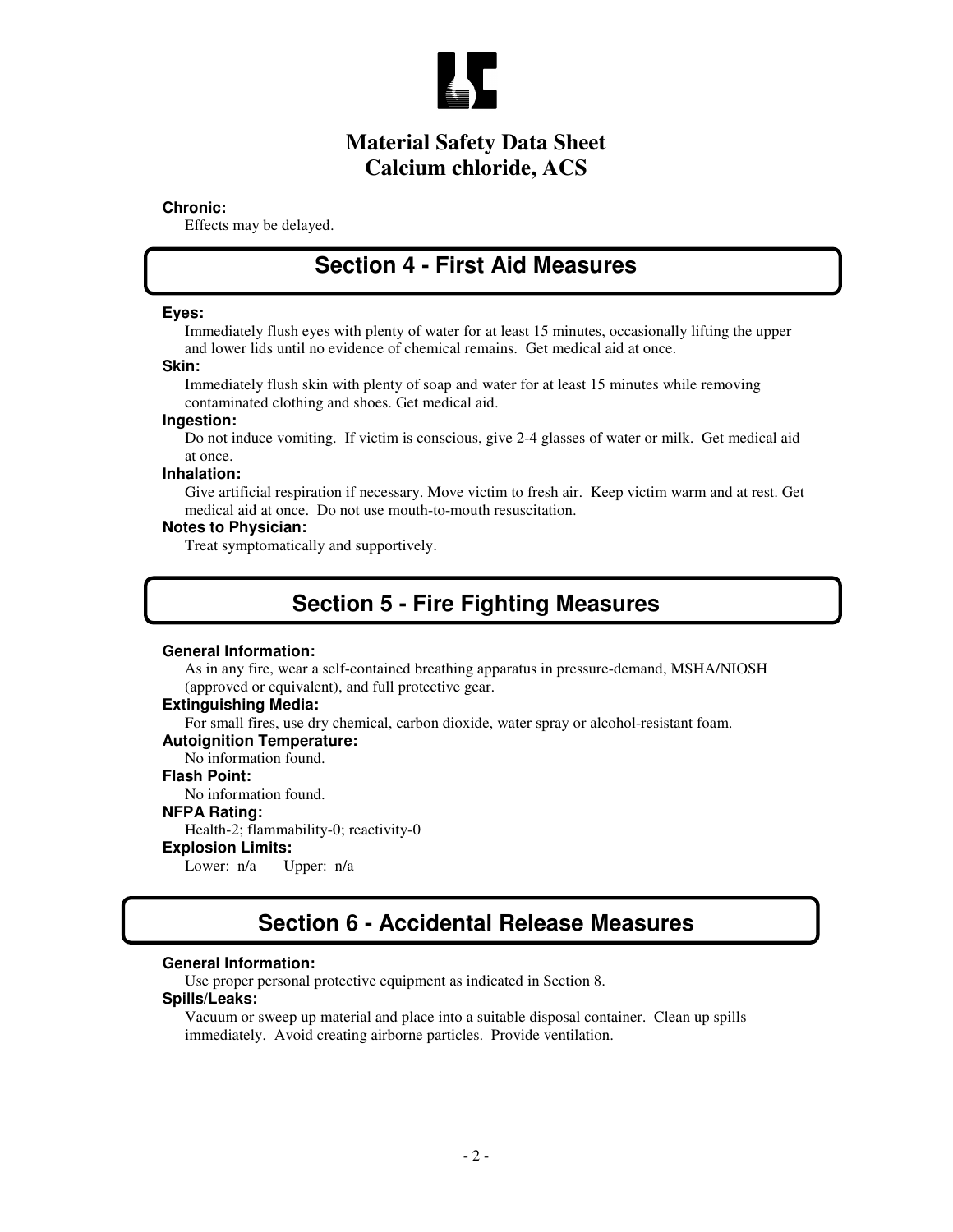

## **Section 7 - Handling and Storage**

#### **Handling:**

Wash thoroughly after handling. Use with adequate ventilation. Do not get on skin or in eyes. Do not ingest or inhale. Always use cool water when dissolving calcium chloride. Heat evolved is significant. Avoid breathing dust, vapor, mist, or gas.

#### **Storage:**

Store capped at room temperature. Protect from heat and incompatibles.

## **Section 8 - Exposure Controls, Personal Protection**

### **Engineering Controls:**

Facilities storing or utilizing this material should be equipped with an eyewash facility and a safety shower. Use adequate general or local exhaust ventilation to keep airborne concentrations below the permissible exposure limits.

#### **Exposure Limits:**

| <b>Chemical Name:</b> | <b>CHH</b>  | NIOSH       | NCTT .      |
|-----------------------|-------------|-------------|-------------|
| Calcium chloride      | none listed | none listed | none listed |

#### **OSHA Vacated PELs:**

Calcium chloride: No OSHA Vacated PELs are listed.

#### **Personal Protective Equipment**

#### **Eyes:**

Do not wear contact lenses when working with chemicals. An eye wash fountain should be available in the immediate work area. Wear appropriate protective eyeglasses or chemical safety goggles as described in 29 CFR 1910.133.

#### **Skin:**

Wear appropriate protective gloves to prevent skin exposure.

#### **Clothing:**

Wear appropriate protective clothing to prevent skin exposure.

### **Respirators:**

Follow the OSHA respirator regulations found in 29 CFR 1910.134. Use a NIOSH/MSHA approved respirator if exposure limits are exceeded or if irritation or other symptoms are experienced.

## **Section 9 - Physical and Chemical Properties**

**Physical State:** Solid **Color: Odor:** Odorless **pH:** 4.5-8.5 (5% solution at 25<sup>°</sup>C) **Vapor Pressure:** Not available **Vapor Density:** Not available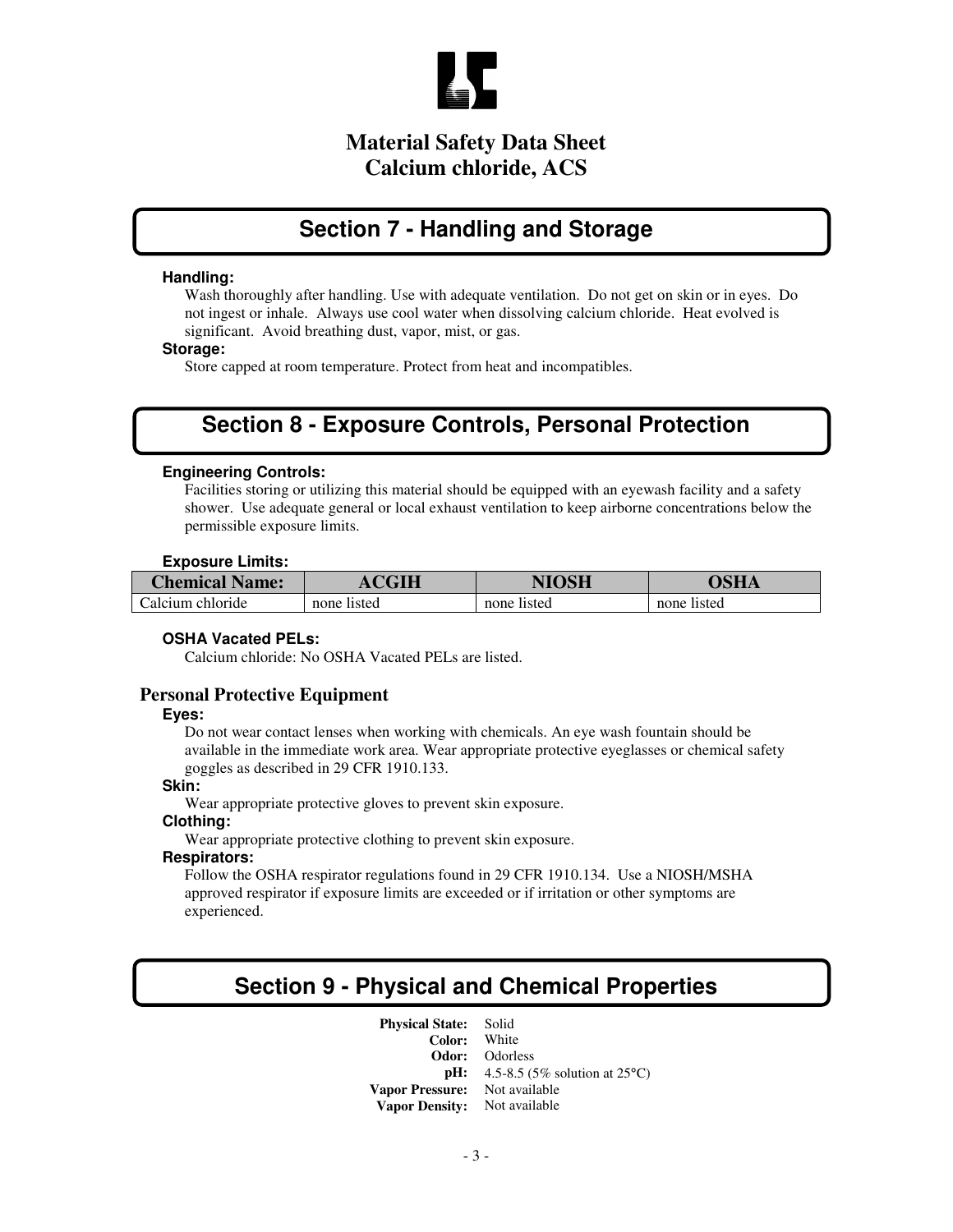

**Evaporation Rate:** Not available<br>Viscosity: Not available Not available<br>Not available **Boiling Point:** Not available Melting Point: 175<sup>o</sup>C **Freezing/Melting Point:** 175°C<br>mposition Temperature: Not available **Decomposition Temperature: Solubility in water:** Soluble **Specific Gravity/Density:** Not available<br>**Molecular Formula:** CaCl2.2H2O **Molecular Formula: Molecular Weight:** 147.01

# **Section 10 - Stability and Reactivity**

**Chemical Stability:**

Stable under normal storage and handling conditions.

**Conditions to Avoid:**

Dust generation, excess heat, exposure to water or moist air

**Incompatibilities with Other Materials:**

Bromine trifluoride, Furan-2-peroxycarboxylic acid. Solutions attack some metals.

**Hazardous Decomposition Products:**

Calcium oxide, hydrogen chloride.

**Hazardous Polymerization:**

Has not been reported.

## **Section 11 - Toxicological Information**

#### **RTECS:**

CAS# 10035-04-8: EV9810000 **LD50/LC50:** CAS# 10035-04-8: Oral, mouse:  $LD50 = 1940$  mg/Kg; Oral, rabbit:  $LD50 = 1384$  mg/Kg; Oral, rat:  $LD50 = 1$  g/Kg. **Carcinogenicity:** CAS# 10035-04-8: Not listed by ACGIH, IARC, NTP, or CA Proposition 65. **Epidemiology:** No information available. **Teratogenicity:** No information available. **Reproductive:** No information available. **Mutagenicity:** Mutagenic effects have occurred in experimental animals. **Neurotoxicity:** No information available.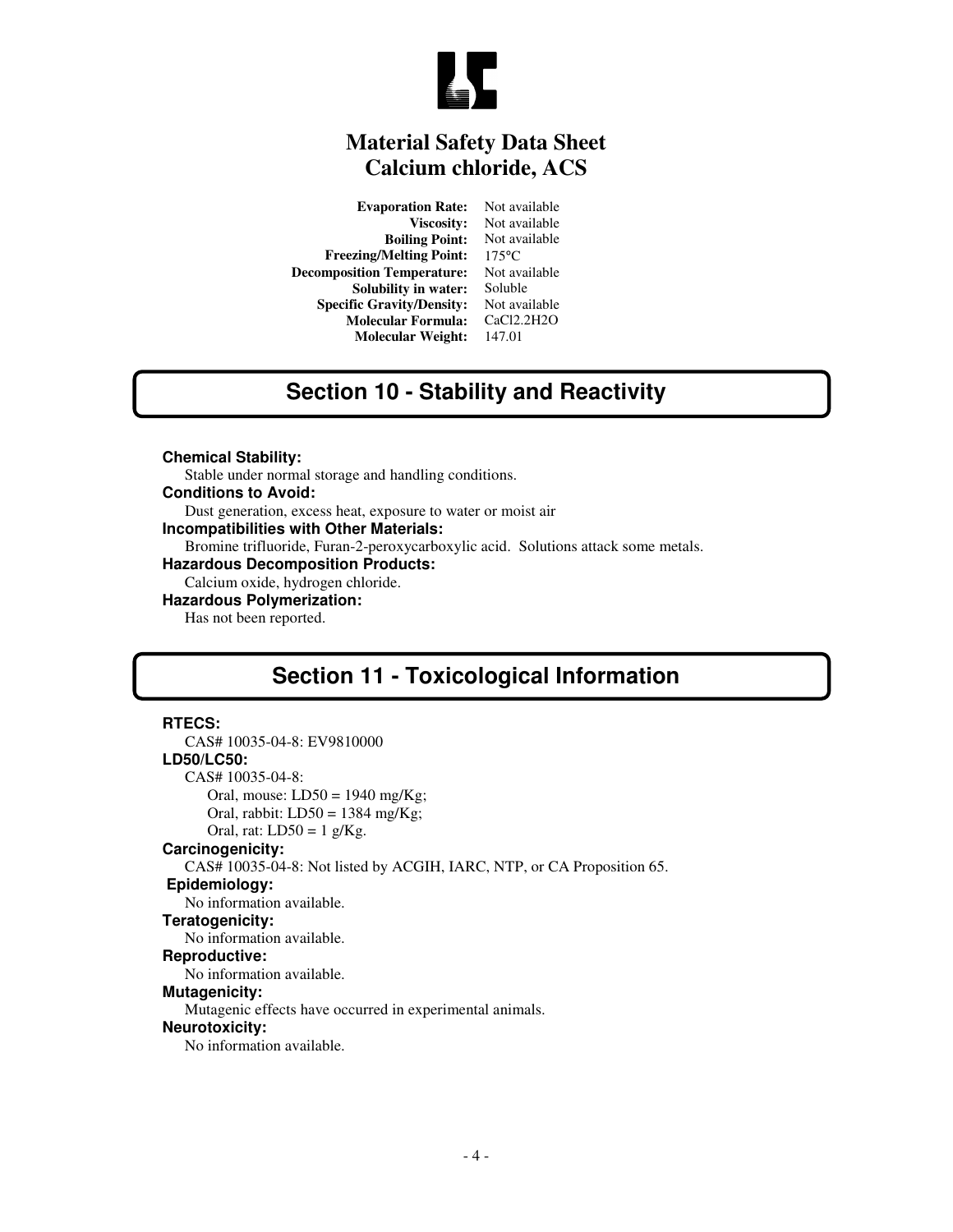

## **Section 12 - Ecological Information**

No information available.

## **Section 13 - Disposal Considerations**

**Dispose of in accordance with Federal, State, and local regulations.**

## **Section 14 - Transport Information**

### **US DOT**

**Shipping Name:** Not regulated. **Hazard Class: UN Number: Packing Group:**

## **Section 15 - Regulatory Information**

### **US Federal**

#### **TSCA:**

CAS# 10035-04-8 is not listed on the TSCA inventory because it is a hydrate. It is considered to be listed if the CAS number for the anhydrous form is on the inventory (40 CFR 720.3(u)(2)).

CAS# 10043-52-4 (anhydrous) is listed on the TSCA inventory. Does not have a Significant New Use Rule.

### **SARA Reportable Quantities (RQ):**

CAS# 10035-04-8 does not have a RQ.

#### **CERCLA/SARA Section 313:**

Not reportable under Section 313.

### **OSHA - Highly Hazardous:**

Not considered highly hazardous by OSHA.

### **US State**

### **State Right to Know:**

CAS# 10035-04-8 is not listed on the following state right to know lists: California, Florida, New Jersey, Pennsylvania, Minnesota, and Massachusetts.

#### **California Regulations:**

Not listed.

### **European/International Regulations**

### **Canadian DSL/NDSL:**

CAS# 10035-04-8 is listed on Canada's DSL List.

#### **Canada Ingredient Disclosure List:**

CAS# 10035-04-8 is not listed on the Ingredient Disclosure List.